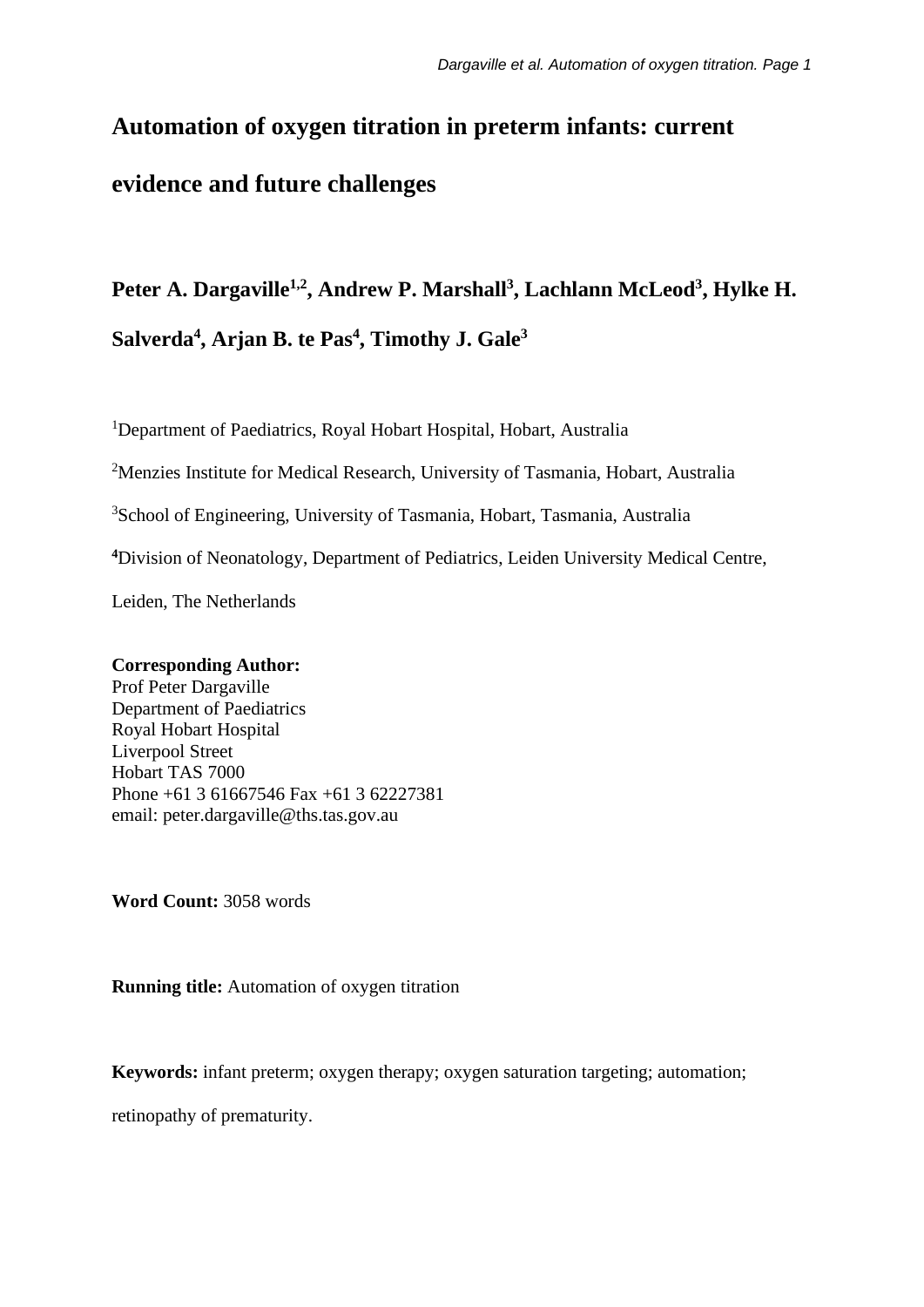#### **ABSTRACT**

For the preterm infant with respiratory insufficiency requiring supplemental oxygen, tight control of oxygen saturation  $(SpO<sub>2</sub>)$  is advocated, but difficult to achieve in practice. Automated control of oxygen delivery has emerged as a potential solution, with six control algorithms currently embedded in commercially-available respiratory support devices. To date, most clinical evaluations of these algorithms have been short-lived crossover studies, in which a benefit of automated over manual control of oxygen titration has been uniformly noted, along with a reduction in severe  $SpO<sub>2</sub>$  deviations and in need for manual FiO<sub>2</sub> adjustments. A single non-randomised study has examined the effect of implementation of automated oxygen control with the  $\text{CiO}_2$  algorithm as standard care for preterm infants; no clear benefits in relation to clinical outcomes were noted, although duration of mechanical ventilation was lessened. The results of randomised controlled trials are awaited. Beyond the gathering of evidence regarding a treatment effect, we contend that there is a need for a better understanding of the function of contemporary control algorithms under a range of clinical conditions, further exploration of techniques of adaptation to individualise algorithm performance, and a concerted effort to apply this technology in low resource settings in which the majority of preterm infants receive care. Attainment of these goals will be paramount in optimisation of oxygen therapy for preterm infants globally.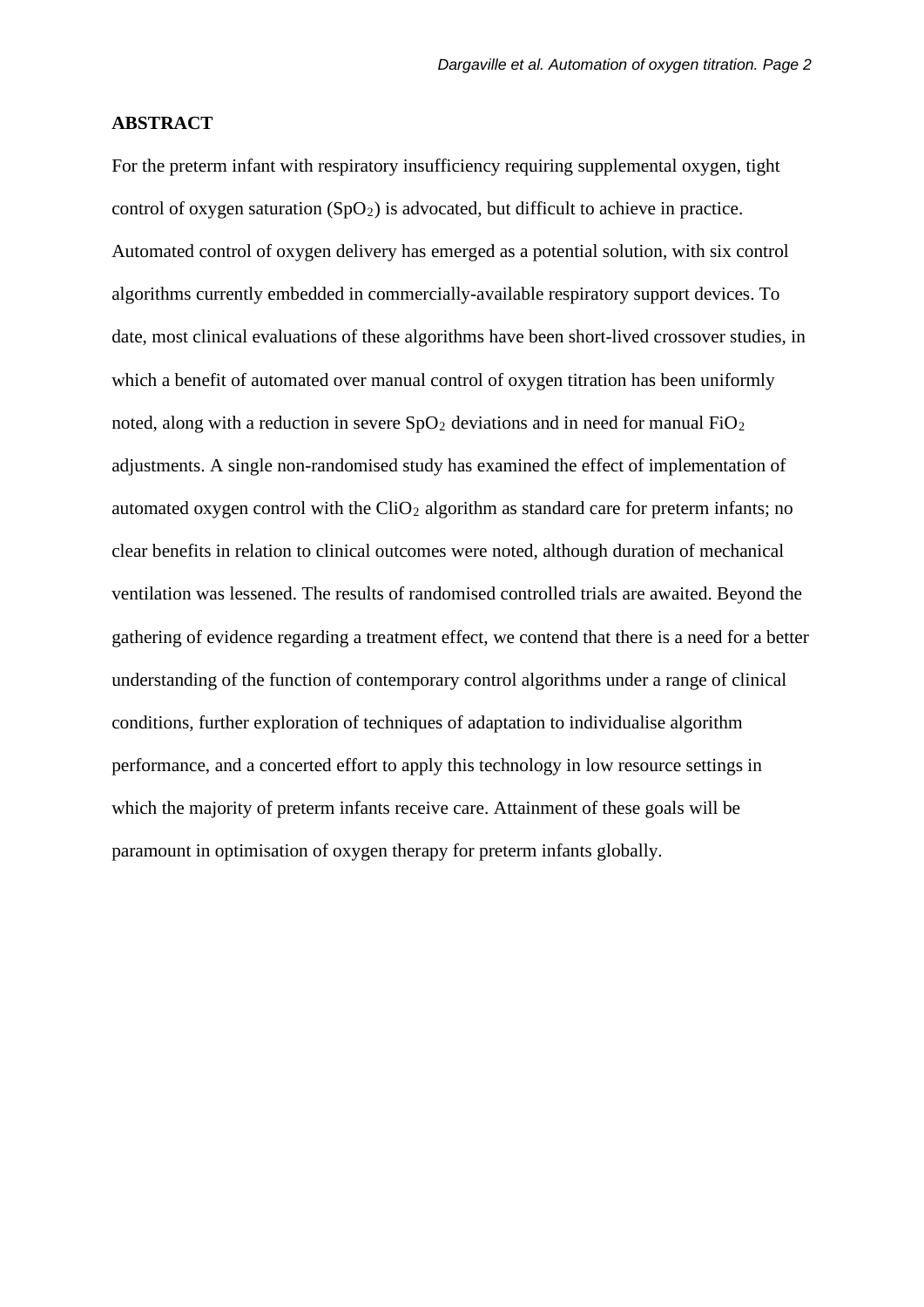#### **INTRODUCTION**

For the preterm infant with respiratory insufficiency requiring supplemental oxygen, evidence favours the targeting of a predetermined range of oxygen saturation  $(SpO<sub>2</sub>)$ , but achieving this with adequate precision is beyond the capacity of bedside clinicians, despite their best efforts. Manual adjustment of inspired oxygen concentration  $(FiO<sub>2</sub>)$  is associated with a considerable proportion of time spent outside the target range for  $SpO<sub>2</sub>$ . Automating the control of oxygen delivery in preterm infants has been seen as a logical goal for over four decades, and offers the hope of more effective  $SpO<sub>2</sub>$  targeting, and the benefits that may follow.

This review will examine the rationale for automated oxygen control in the preterm infant, survey the results of studies investigating its effect, and then explore some key challenges that remain for this technology. We contend that there is a need for: i) rigorously conducted randomised controlled trials of automated oxygen control, ii) a better understanding of the function and comparative performance of contemporary control algorithms, iii) enhancement and individualisation of algorithm performance through adaptation, and iv) application of this technology in low resource settings in which the majority of preterm infants receive care.

## **CURRENT EVIDENCE**

#### **The rationale for automated oxygen control in preterm infants**

Oxygen therapy is a cornerstone of management for preterm infants with respiratory insufficiency, and over the years has aimed to overcome the long-recognized consequences of extreme hypoxaemia, including death and neurodevelopmental impairment [1-3]. More recent data from the  $SpO<sub>2</sub>$  targeting trials assembled by the NeOProM collaborators indicate that even mild hypoxia (SpO<sub>2</sub> target range 85-89%) imparts an additional mortality risk, at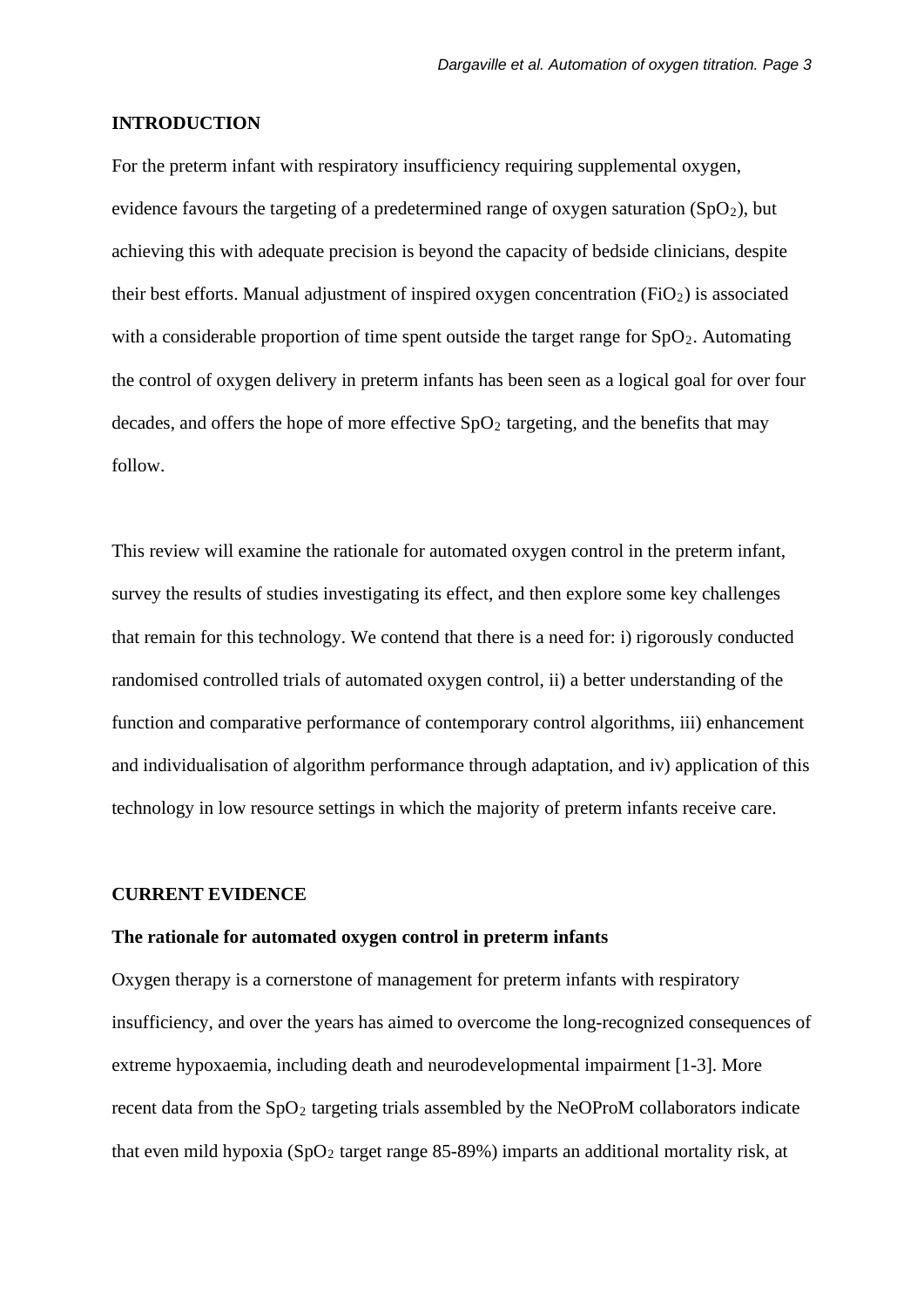least in the extremely preterm group [4]. However, on the other side of the therapeutic equation, infants born prematurely are uniquely vulnerable to iatrogenic hyperoxaemia, demonstrated in the early experience of oxygen-induced retinopathy of prematurity (ROP) [3], and reprised in the observation of increased ROP risk in infants in the higher  $SpO<sub>2</sub>$  range in the NeOProM analysis [4]. Taken together, these old and new findings cement the notion that oxygen therapy is a vital component of management for preterm infants with respiratory compromise, but that its delivery must be titrated to need.

Oxygen is currently administered to preterm infants using a legion of different respiratory support modes and interfaces. For the most part, these devices automatically blend air and oxygen to a desired  $FiO<sub>2</sub>$ , although, as mentioned later in this review, in low resource settings  $FiO<sub>2</sub>$  is titrated through manual adjustment of the flow of oxygen and air. An approach of  $SpO<sub>2</sub>$  targeting is advocated [5,6] and widely used, whereby FiO<sub>2</sub> is titrated in an effort to maintain  $SpO<sub>2</sub>$  in a desired target range, commonly 90-95% or thereabouts. Unless automated titration of  $FiO<sub>2</sub>$  is available, this task falls to the bedside staff, and is known to be imperfectly accomplished, with a considerable proportion of time, and long continuous epochs, spent outside the target range limits [7-9]. Such observations provide, at least for the preterm infant, a clear rationale for automated oxygen control, a technology envisioned in the 1940s [10], explored in the 1970s [11], and enhanced and expanded in the decades thereafter.

#### **Application of automated oxygen control algorithms in the preterm infant**

Numerous algorithms for servo-controlled regulation of oxygen titration now exist and at least six [12-17] have been incorporated into devices commercially available for provision of respiratory support in preterm infants (Table 1). These algorithms function by comparison of an incoming SpO2 reading with a desired set-point (either the mid-point or limits of the target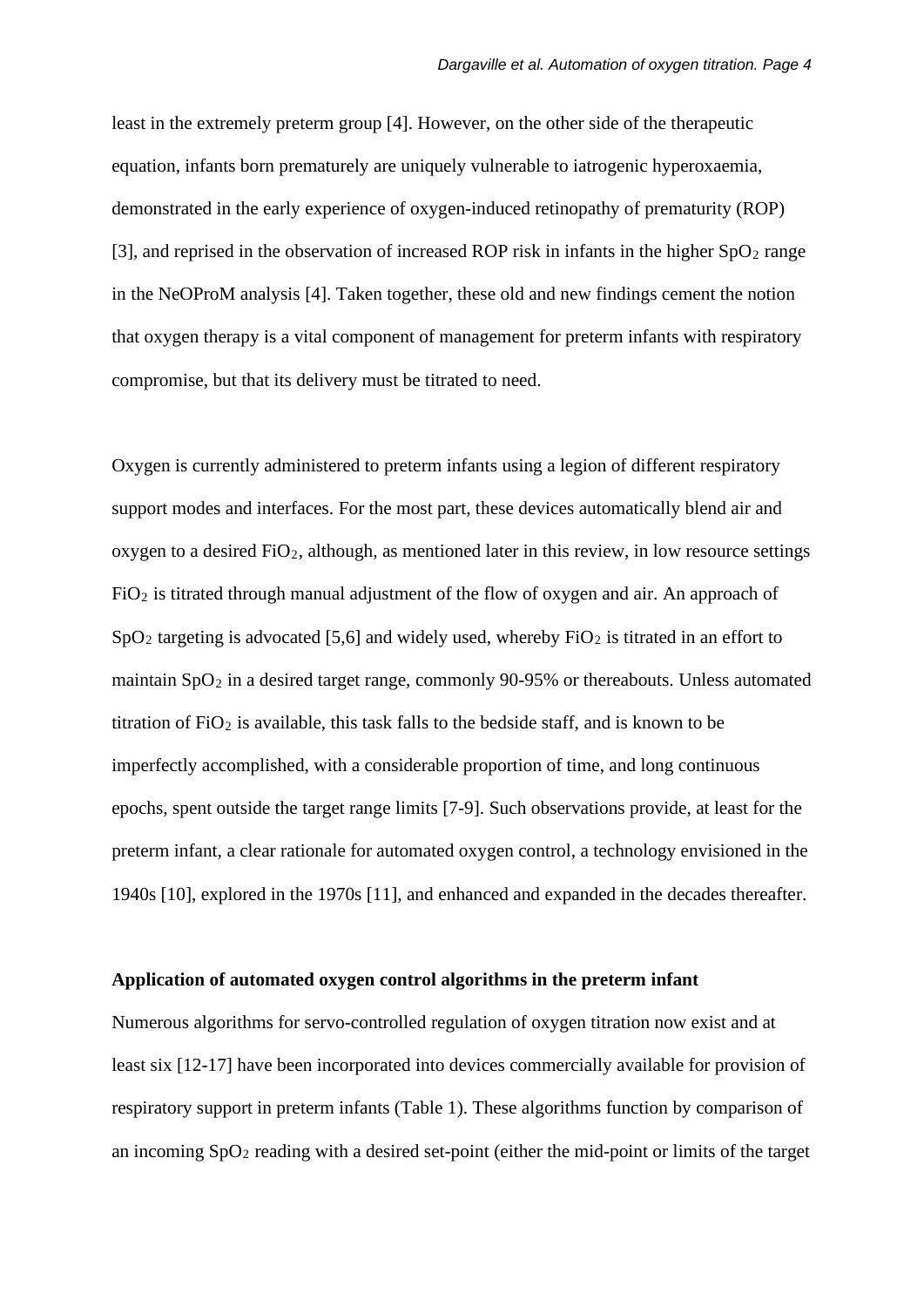range) and calculation of an updated value for  $FiO<sub>2</sub>$ , which is then actuated mechanically. The various approaches to oxygen control within these algorithms, and their performance in preterm infants, have been the subject of recent reviews [18-22]. The clinical investigations performed have in large part been crossover studies comparing the efficacy of automated with manual titration of oxygen, in groups of preterm infants mechanically ventilated [23-25], receiving non-invasive respiratory support [17,26-28], or receiving a mixture of these modalities [16,29-33], with considerable variation in the  $SpO<sub>2</sub>$  range being targeted (Fig. 1). When compared with manual oxygen control, automation of oxygen titration has uniformly been shown to be advantageous in crossover studies, with greater time in the  $SpO<sub>2</sub>$  target range (Fig. 1). Where reported, all infants have been noted to gain a benefit in some studies [17,26,27], but not others [28]. Other findings in common in these studies during application of automated oxygen control have been a lessening of time in, and episodes of, extreme deviations in oxygenation, and a reduction in the frequency of manual  $FiO<sub>2</sub>$  adjustments.

Some studies directly comparing function of different algorithms are starting to emerge [33,34]. The first of these head-to-head comparisons found no clear difference in the performance of a simple rule-based algorithm (CLAC) operating with either a 180 second or a 30 second lockout period after each  $FiO<sub>2</sub>$  adjustment [33]. The second head-to-head study found greater time in the  $SpO<sub>2</sub>$  target range with a modified proportional-integral-derivative (PID) algorithm (OxyGenie) compared with a hybrid rule-based and proportional-derivative  $(PD)$  algorithm  $(CLiO<sub>2</sub>)$  [34]. Further crossover studies of this nature would help to refine our understanding of the comparative effectiveness of the different algorithms for automated oxygen control available for use in preterm infants. It is acknowledged that direct algorithm comparison studies are difficult to undertake, requiring access to the different devices in which the algorithms are embedded and a willingness amongst clinicians and parents to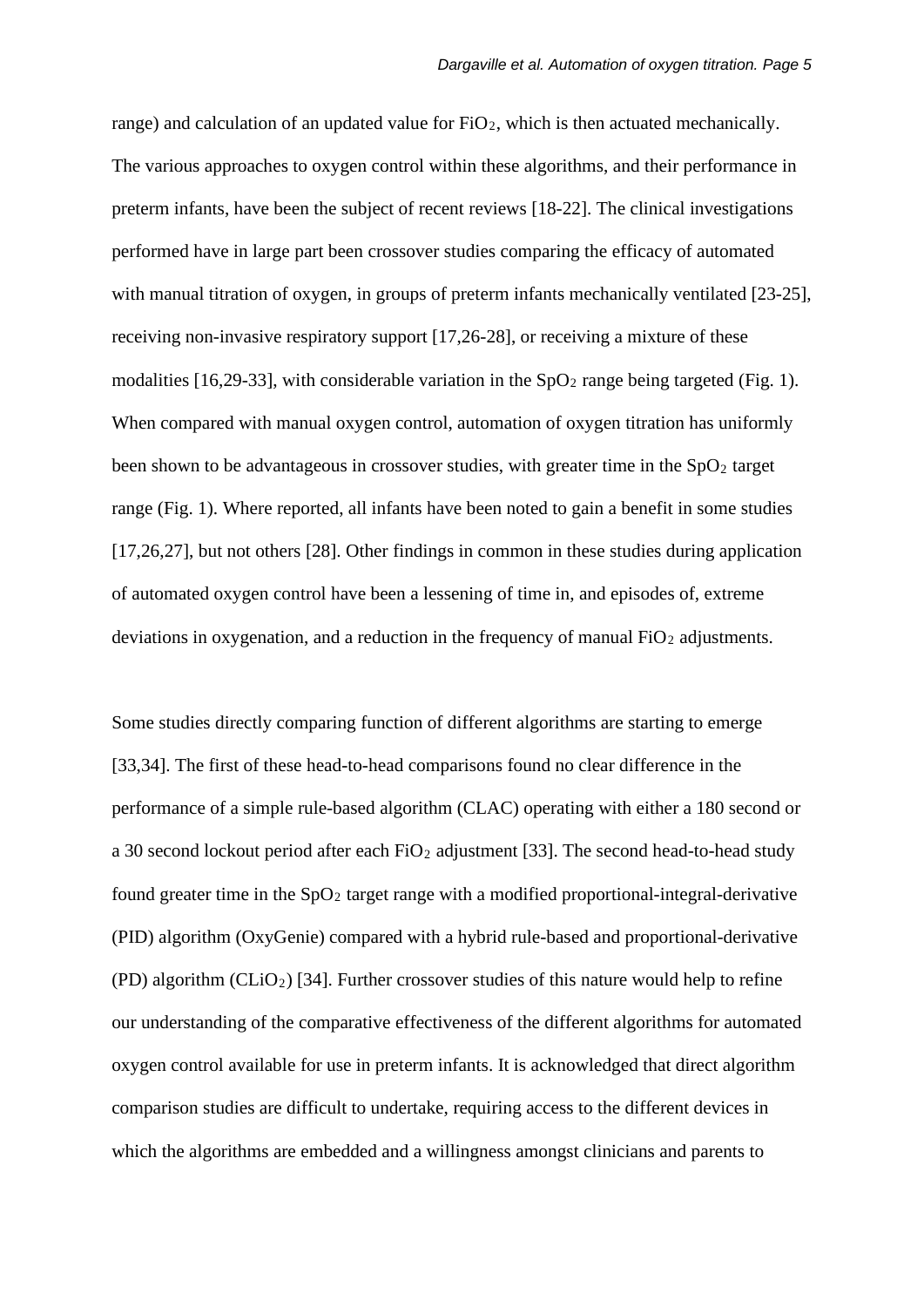support the crossover design that involves a changeover of respiratory support devices. As will be described below, bench testing of the different devices, including with an *in silico* simulation of oxygenation, offers the possibility of examining and comparing the function of oxygen control algorithms away from the clinical arena.

#### **Longer-lasting benefits of automated oxygen control**

The crossover design and short-lived nature of the studies included in Fig. 1 precludes any conclusion regarding a longer term effect of automated oxygen control in preterm infants. An examination for such effects will require studies of cohorts of infant assigned (ideally at random) to automated control of oxygen therapy or some form of control group, applied throughout the period of need for oxygen therapy. As yet, data from only two studies of this type are available, both non-randomised with a historical control group receiving manual oxygen titration. The first study in infants <30 weeks gestation reports the effects on oxygenation in a group receiving automated oxygen control using the  $CLiO<sub>2</sub>$  algorithm (n=21, median duration of oxygen therapy 11 days) compared with a pre-implementation group receiving manual control (n=21, median duration of oxygen therapy 3.3 days) [32]. Time in  $SpO<sub>2</sub>$  target range (90-95%) and time at different degrees of hypoxaemia and hyperoxaemia were determined, using  $SpO<sub>2</sub>$  and  $FiO<sub>2</sub>$  values sampled each minute from the bedside monitor. Infants receiving automated oxygen control had a higher proportion of time in target range (automated control group 62%; manual control group 48%; P<0.01), explicable by virtue of a decrease in time with  $SpO<sub>2</sub> >95%$  when receiving supplemental oxygen (19% vs 42%, P<0.001).

A further study from the same research group was the first to report on clinical outcomes for preterm infants managed either prior to or after adoption of automated oxygen control as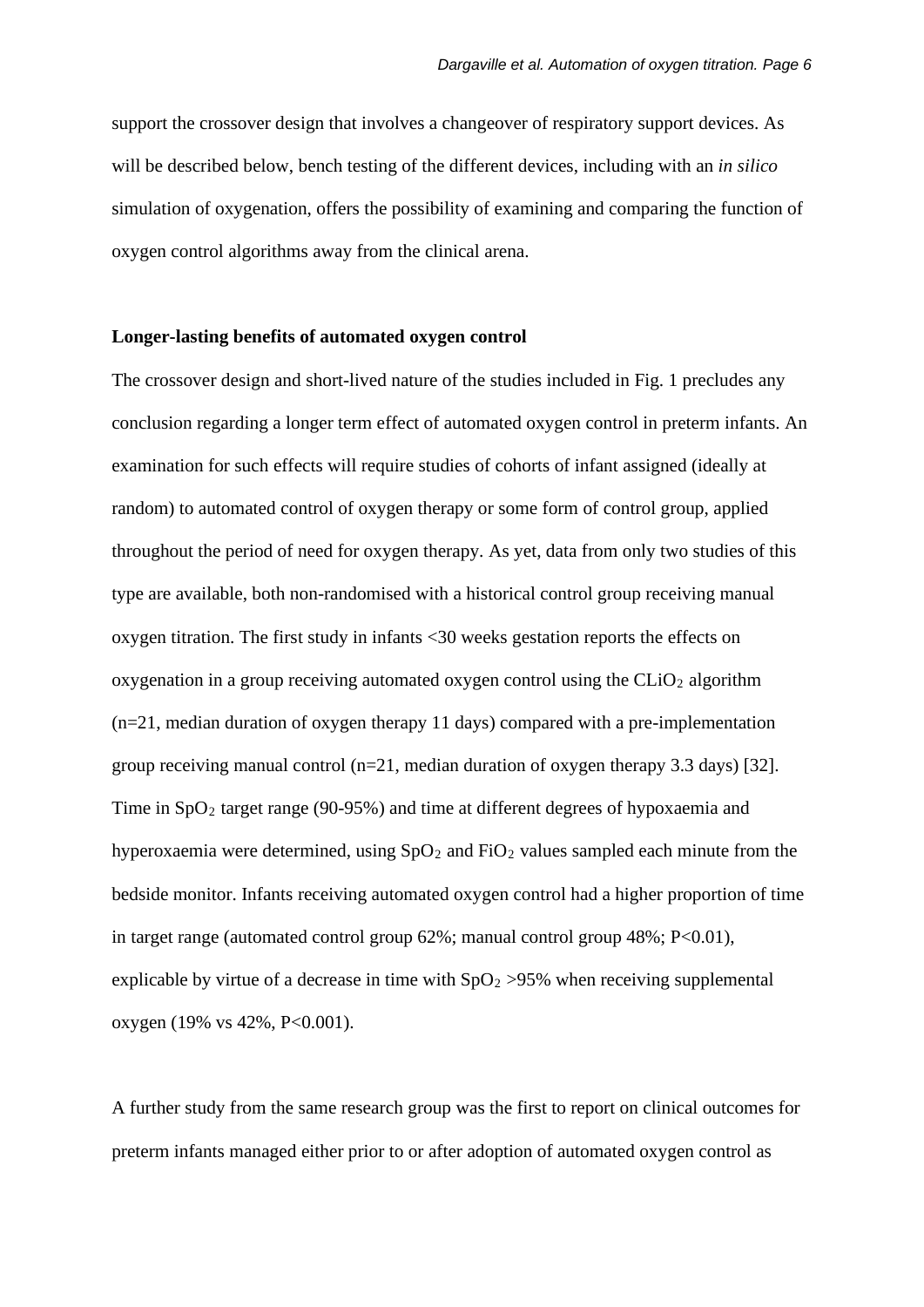standard care [35]. The study compared clinical outcomes in 293 infants receiving manual oxygen titration with those of a group of 295 infants cared for after implementation of automated oxygen control with the  $CLiO<sub>2</sub>$  algorithm. No clear differences between the cohorts were noted in relation to mortality (10% vs 11%, p=0.81), necrotising enterocolitis (8.5% vs 9.2%, p=0.79), laser treatment for retinopathy of prematurity (5.2% vs 5.6%, p=0.84) and different degrees of bronchopulmonary dysplasia. There was, however, a shift to more non-invasive respiratory support in the post-implementation cohort, the relationship with automated oxygen control being unclear.

#### **FUTURE CHALLENGES**

#### **Randomised controlled trials**

As with medical therapies in general, ultimately only with randomised parallel group controlled studies will the impact of automated oxygen control be fully understood. As of now, one clinical trial is underway, the  $FiO<sub>2</sub>-C$  study (NCT03168516) [36]. This pragmatic trial plans to recruit 2340 extremely preterm infants (<28 weeks gestation), with randomisation to automated oxygen control with any CE-marked algorithm/device, applied for as much time as possible whilst oxygen is being administered, or to routine manual oxygen control. There is no planned crossover. The primary outcome for the trial is the composite of death or any of severe ROP, bronchopulmonary dysplasia or necrotising enterocolitis. A co-primary outcome has been specified, that of the composite of death or any of i) language/cognitive delay, ii) motor impairment, iii) severe visual impairment or iv) hearing impairment, in each case assessed at 2 years corrected gestational age. The intervention cannot be blinded to treating clinicians but will be blinded to outcome assessors. The trial commenced in July 2018 and has currently recruited 570 infants (Dr. Axel Franz, personal communication, August 2021).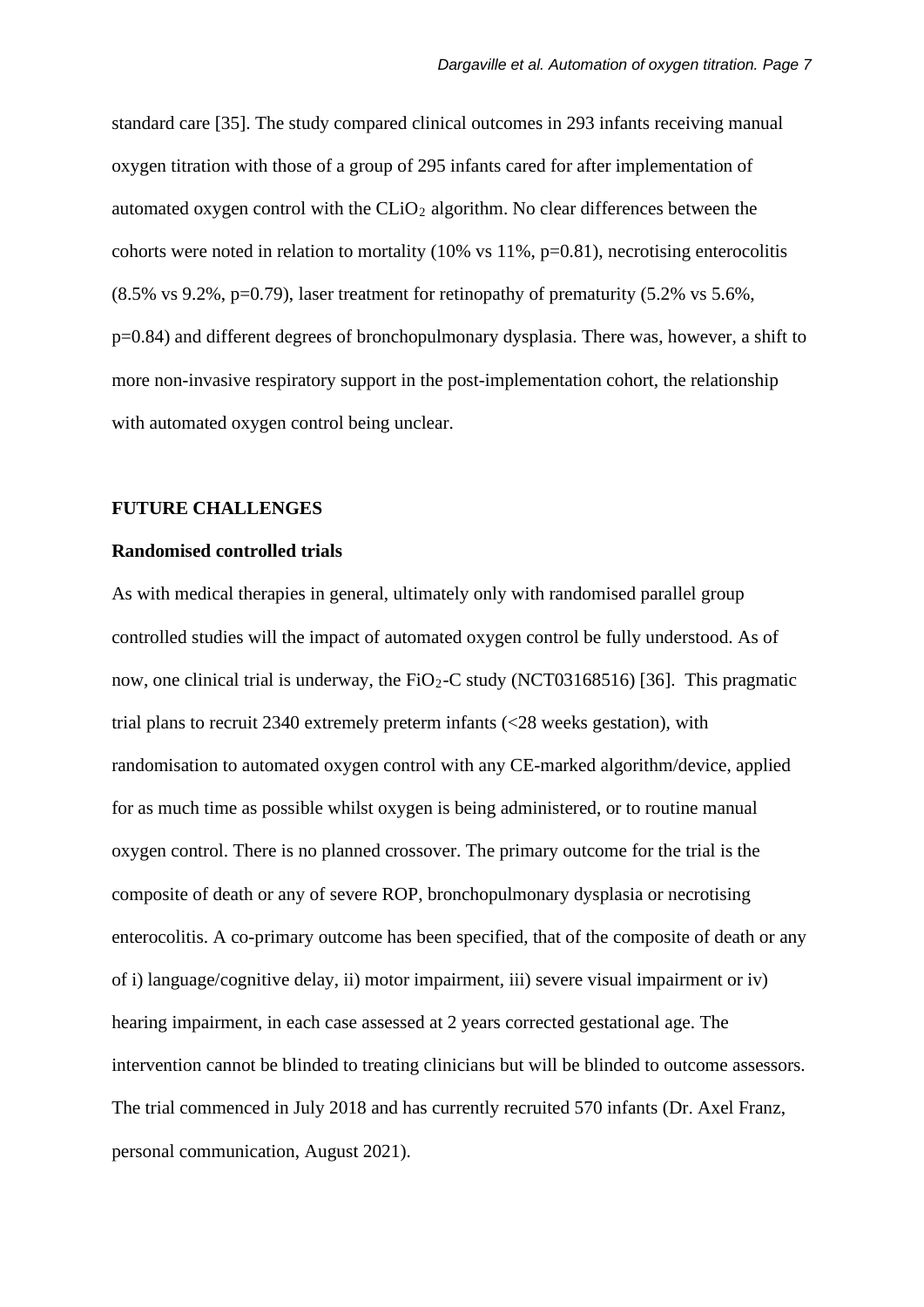#### **Understanding the function of the control algorithms**

Devices incorporating an option for automated oxygen titration are becoming widely available, behoving clinicians (neonatal medical and nursing staff, respiratory therapists) to gain an understanding of what to expect from the oxygen control algorithm embedded within the respiratory support device they have at hand. This does not necessarily entail familiarity with the intricacies of algorithm logic, but rather an understanding of the likely algorithm response under a set of common circumstances, analogous to studies examining the waveforms generated by different high frequency oscillators [37].

We propose to conduct a multi-institutional collaborative study of the behaviour of each commercially-available oxygen control algorithm, using a protocol for bench-testing currently under development by one of the authors (HHS). The function of each device will be examined under controlled conditions simulating real patient care, with a respiratory support circuit in place. The  $SpO<sub>2</sub>$  input to the algorithm in each case will be a provided by a programmable  $SpO<sub>2</sub>$  simulator, and the FiO<sub>2</sub> output will be recorded via an oxygen analyser in the ventilator circuit. Important questions to be addressed will include how does the algorithm respond to unremitting minor and major hypoxaemia and hyperoxaemia, under what circumstances oscillation of  $SpO<sub>2</sub>$  can be induced, and what happens when the  $SpO<sub>2</sub>$ signal is missing for several minutes. The performance of the algorithm in  $SpO<sub>2</sub>$  targeting will also be examined using an *in silico* simulation of oxygenation [15]. Using abstracted oxygenation data reflecting a variety of clinical scenarios in preterm infants, a series of  $SpO<sub>2</sub>$ values will be input to the device under test, with the  $FiO<sub>2</sub>$  response generated by the algorithm logged, and used by the simulation to determine the next  $SpO<sub>2</sub>$  value in the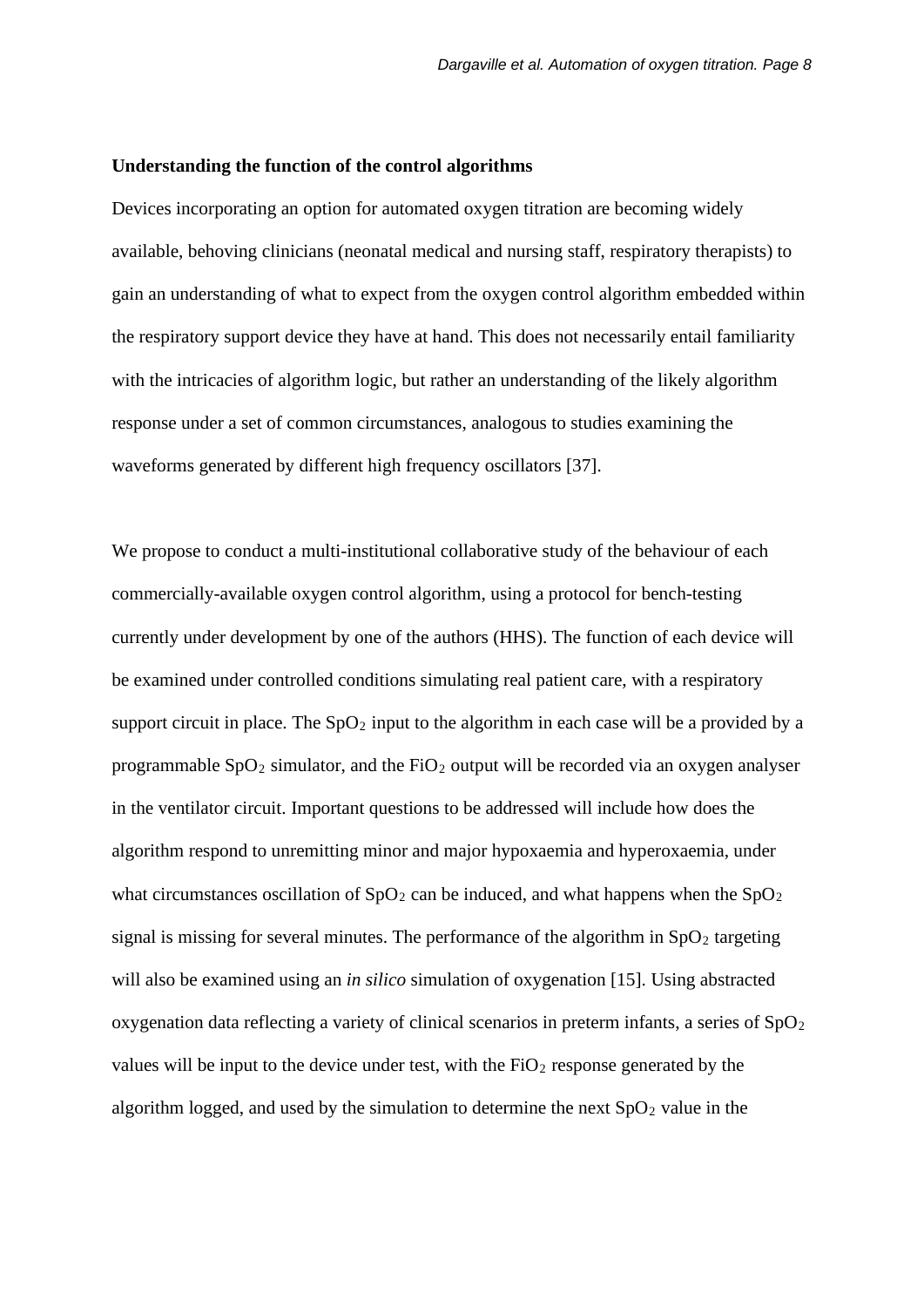sequence. This work will allow clinicians to understand how a particular oxygen control algorithm responds in a range of clinical conditions.

#### **Individualising algorithm performance through adaptation**

Oxygen control algorithms can generally be categorised as being i) rule-based, ii) PD/PID or iii) adaptive [18,20], with several contemporary algorithms being hybrid algorithms with some adaptive components. In general terms an adaptive control algorithm is one that alters its behaviour to suit the prevailing conditions in the system under control, in this case the pathophysiology of oxygenation. Given the time variant and largely unpredictable nature of the neonatal oxygen transport system [38,39], the capacity for an oxygen control algorithm to adapt to changing circumstances appears to be a fundamental prerequisite for optimal  $SpO<sub>2</sub>$ targeting in the preterm infant. While a non-adaptive controller (e.g. a fixed rule-based algorithm) may be devised that performs well within a narrow band of the full spectrum of oxygenation disturbances, its performance will reduce as the system behaviour deviates further from this point. At least in simulation, an ill-suited oxygen controller can easily result in an unstable system in which  $SpO<sub>2</sub>$  oscillates (Fig. 2) [15]; in preterm infants such a controller has the potential to result in  $SpO<sub>2</sub>$  targeting that is considerably worse than manual oxygen titration.

As indicated above, several contemporary hybrid algorithms have an adaptive element in relation to the multiplier applied to the  $SpO<sub>2</sub>$  error to determine the output for the proportional term of the PD [12] or PID [15] algorithm. In both cases the resultant power of the algorithm is scaled up or down in direct proportion to the basal oxygen requirement, which in turn reflects the current severity the oxygen disturbance. It is known that the system gain (magnitude of the  $SpO<sub>2</sub>$  response to an  $FiO<sub>2</sub>$  adjustment) is inversely proportional to the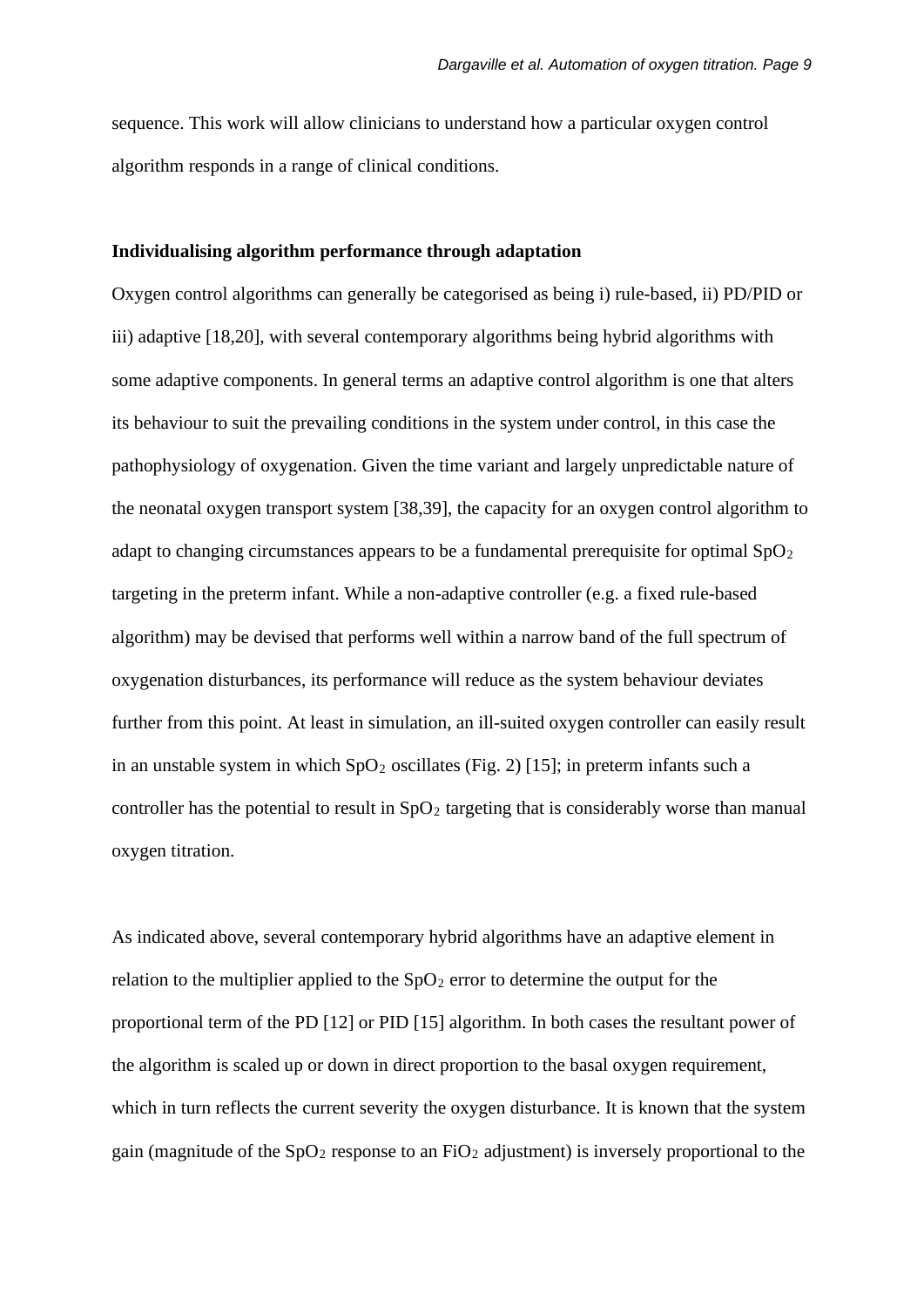severity of lung disease [38]; hence more forceful  $FiO<sub>2</sub>$  alterations are needed to correct  $SpO<sub>2</sub>$  deviations in the diseased lung.

Fully adaptive oxygen control algorithms [39,40] operate by periodically estimating the current state of the oxygenation system (the "model"), which is then used to compute the  $FiO<sub>2</sub>$  adjustment required to achieve the desired change in  $SpO<sub>2</sub>$ . In theory these algorithms can adjust themselves to achieve optimal control across the full spectrum of oxygenation disturbances (the "model space"). In practice, there are significant limitations imposed on the adaptability/generalisability of the algorithm by the shortcomings of the models used. Whilst highly accurate mathematical models of the neonatal oxygen transport system exist [41], they are not easily applied to controller design. Models that accurately reflect the real world are highly complex, making them computationally inefficient to estimate and often reliant on external inputs that may not be available in real-time at the bedspace of the preterm infant. To be suitable for use in an adaptive controller, a simplified model must be employed that can be updated rapidly enough to track the infants' change in state. Effective adaptive algorithms are also dependent on performance monitoring and self-tuning to ensure controller robustness across the model space.

An ideal oxygen control algorithm for the preterm infant would be sufficiently robust to achieve a base level of performance and stability across the model space, and be able to adapt for optimal performance as the model and operating point vary. The following will be needed in the development of such an algorithm:

1. Improved modelling to reflect the full dynamics of the neonatal oxygen transport system whilst remaining computationally feasible. Inclusion of additional inputs to the model, such as gestation, heart rate and respiratory rate, may also improve algorithm performance.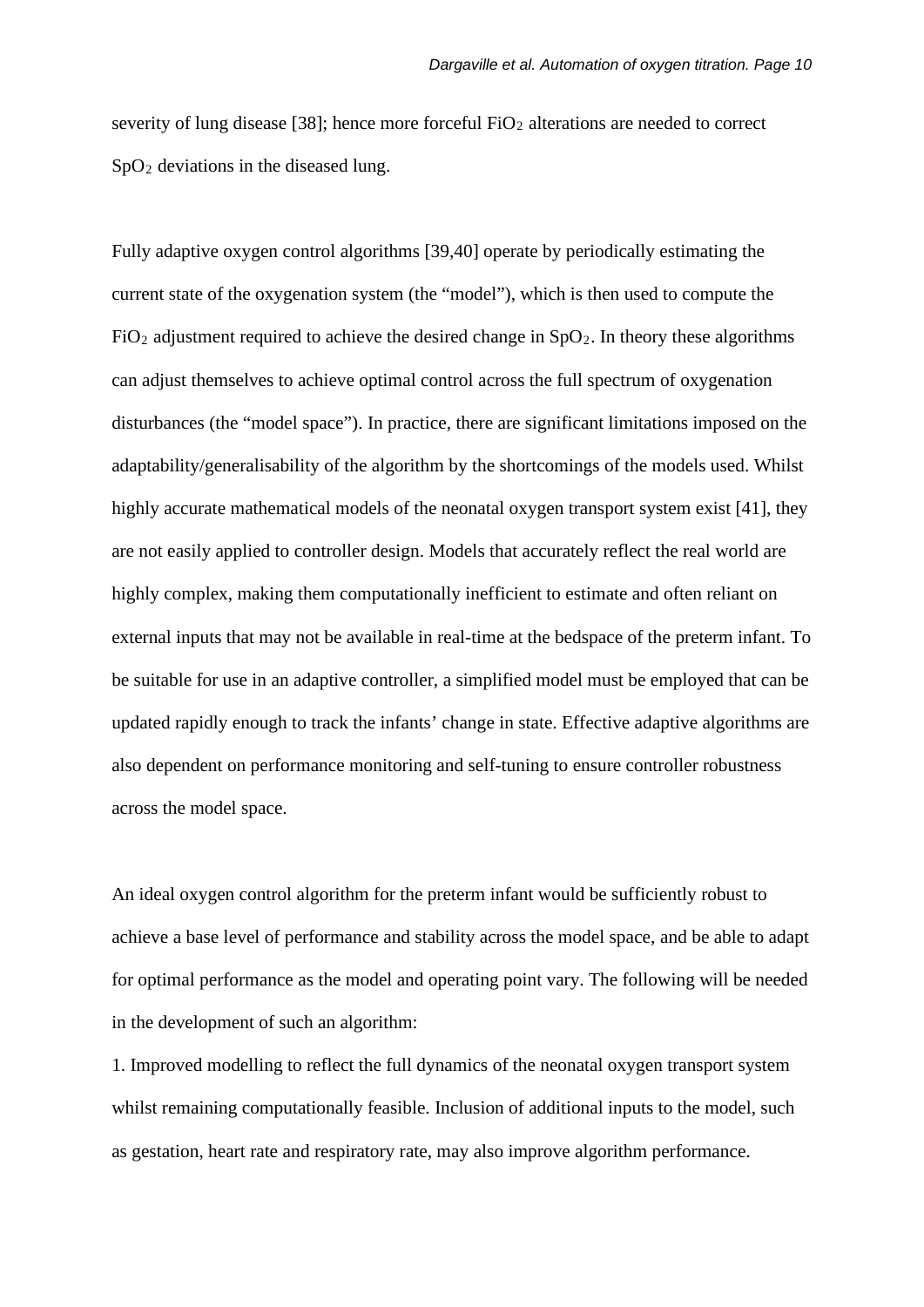2. An algorithm design that allows tracking of the slow variation in basal oxygen requirement while remaining robust and responsive to sudden disturbances such as apnoea, bradycardia, and shunting.

3. Further incorporation of additional adaptive control techniques in the existing PID control algorithms to enhance their performance across the model space. The adoption of real-time model estimation techniques to adapt controller parameters during runtime would be a significant improvement on the predetermined rules that typically govern alterations in algorithm coefficients in response to changing disease severity. Auto-tuning techniques could also be incorporated to adjust controller parameters based on comparison between desired and historical performance in  $SpO<sub>2</sub>$  targeting. These potential effectiveness of these forms of adaptation is currently being examined by one of the authors (APM) using an *in silico* simulation.

4. An increased focus on oxygenation stability during automated oxygen titration, given the very real possibility that an ill-suited algorithm could worsen rather than improve control of oxygenation.

## **Application of automated oxygen control in low resource settings**

The neonatal death rate in low- and middle-income countries, particularly in sub-Saharan Africa and South Asia, is more than nine times that of high income countries, with perinatal asphyxia and premature birth being the major contributors [42,43]. For the preterm infant born in a low-resource setting, respiratory distress syndrome and its complications remain a major threat to life, with high patient-to-nurse ratios as well as shortages of compressed air and oxygen sources, gas blenders, and pulse oximetry equipment contributing to the risk [44]. We consider that application of automated oxygen control systems, in a fully functional form but adapted to local conditions, should be seen as integral to the overall goal of providing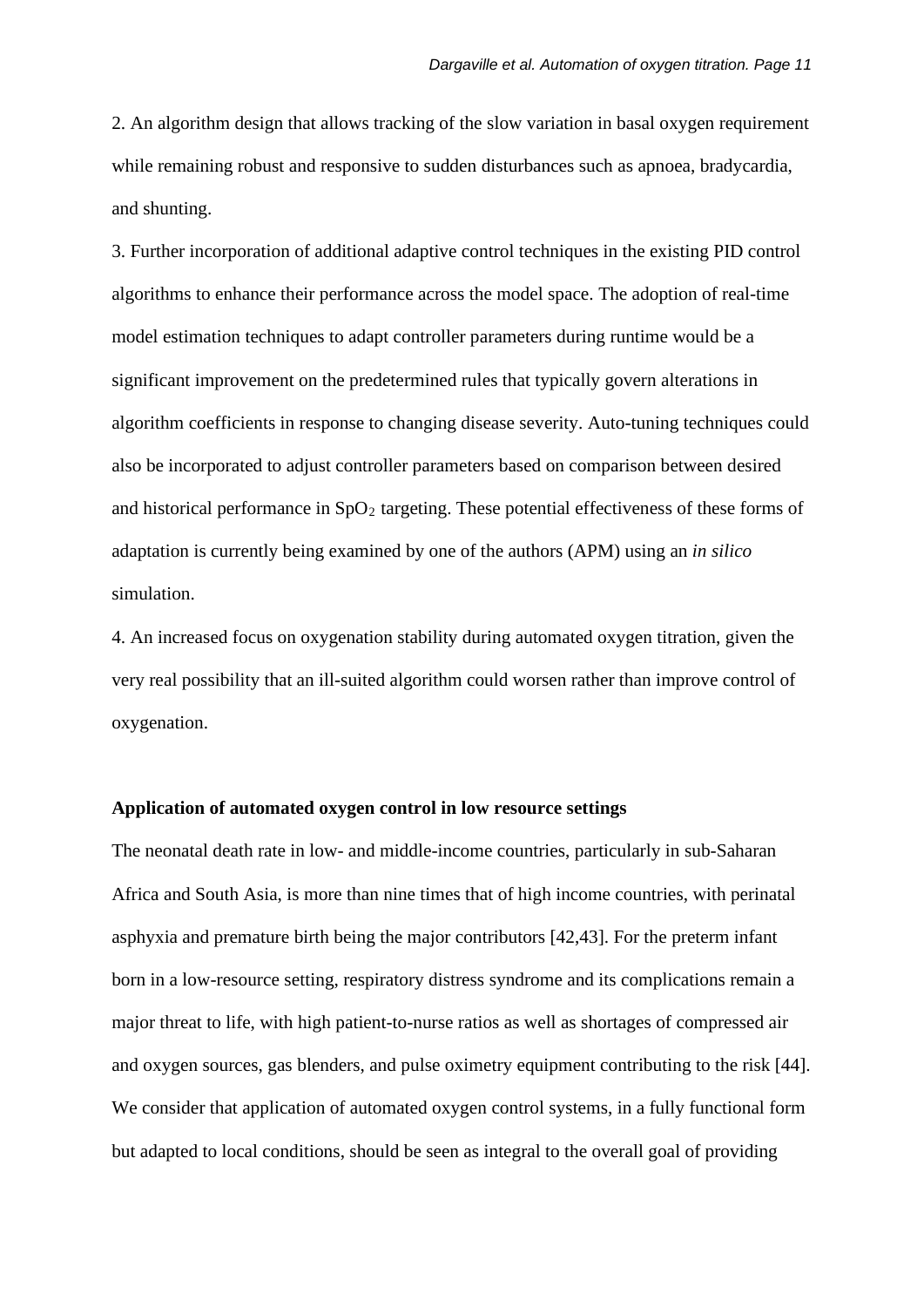blended oxygen to preterm infants with respiratory insufficiency, regardless of their location in the world.

Currently, provision of respiratory support and supplemental oxygen for preterm infants in low- and middle-income countries is hampered by lack of availability of i) non-invasive respiratory support devices, ii) the facility for air-oxygen blending, iii) equipment to allow continuous oximetry [44], as well as iv) the shortage of trained healthcare workers, and high patient-to-nurse ratios [45]. One clear consequence of these shortfalls is that neonates receiving supplemental oxygen therapy have prolonged periods with inappropriate SpO<sub>2</sub> levels [46], likely contributing to adverse preterm outcomes, including by example ROP, the incidence of which is clearly rising in low- and middle-income countries [47,48].

At first glance, it would seem that provision of blended oxygen and continuous (rather than absent or intermittent)  $SpO<sub>2</sub>$  monitoring would be the priorities for improvement of oxygen supplementation in low resource settings. However the paucity of skilled bedside staff would suggest that even with these in place, optimal  $SpO<sub>2</sub>$  targeting is far from assured, thus providing a strong rationale for prioritising automation of oxygen titration from the outset. Successful implementation of automated oxygen control in these circumstances will require adaptation of currently available respiratory support devices, in which blended oxygen is delivered by manual titration of oxygen and air through flow regulators [49]. Actuation of  $FiO<sub>2</sub>$  alterations with these devices will hence require software-controlled servomotors, analogous to the  $FiO<sub>2</sub>$  actuation system used in the initial clinical studies of the OxyGenie algorithm [26,27]. The characteristics of the adapted blending systems, in particular the time delays associated with full equilibration after an  $FiO<sub>2</sub>$  adjustment [50], will need to be taken into account in applying the algorithm safely. The algorithm will need to be partnered with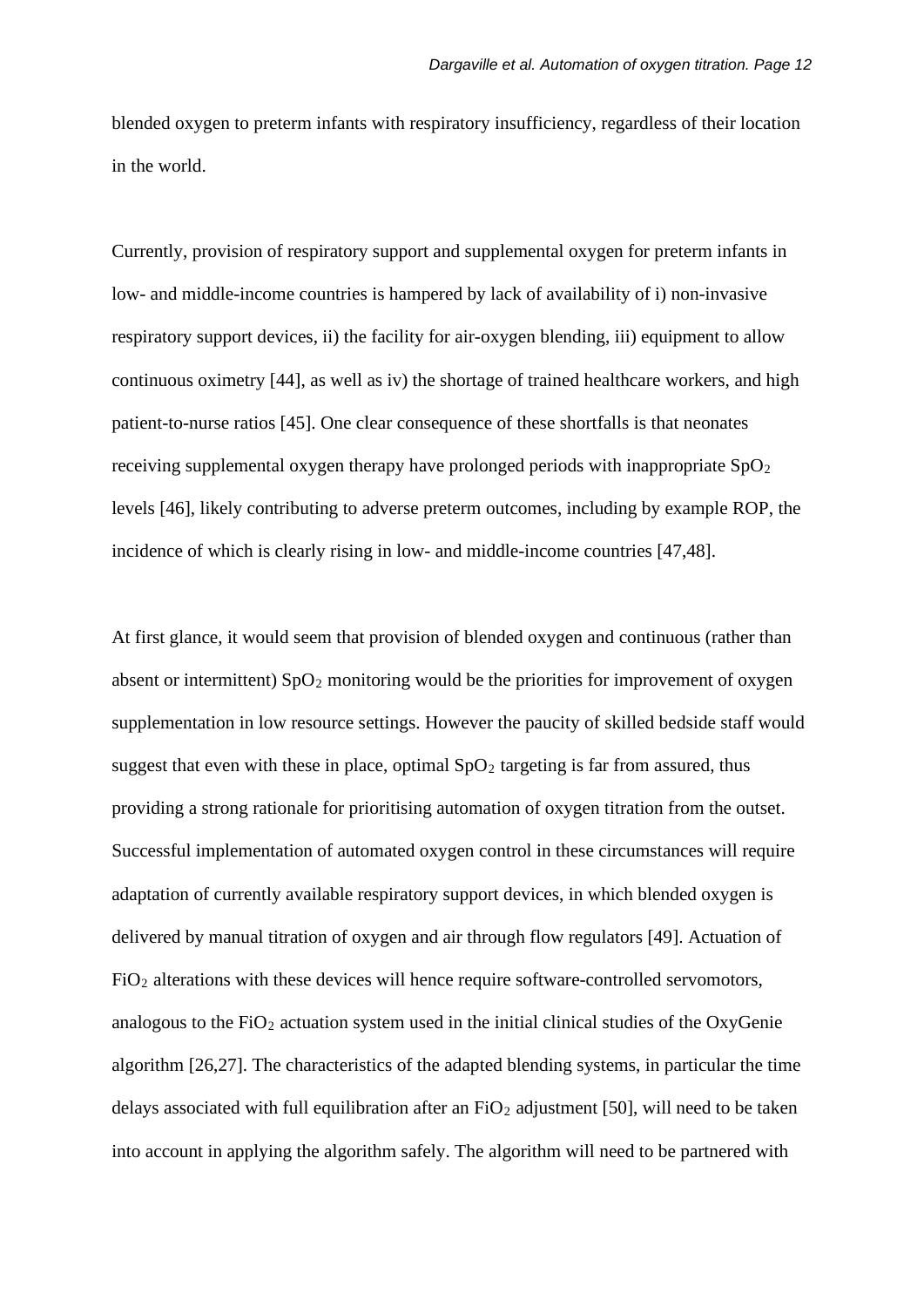low-cost pulse oximeters that adhere to WHO device design specifications [51]. An automated oxygen control system of this form is currently being integrated into two low-cost CPAP devices by one of the authors (LMcL), and field tests of the function of this device in preterm infants are planned.

# **CONCLUSION**

The emerging evidence would suggest that automated control of oxygen titration is very likely to become part of routine care for preterm infants, even if clinical trials were to find only marginal clinical benefits beyond tighter control of oxygenation. Assuming no harms are uncovered, the advantages of the technology, especially a rapid response to protracted and profound  $SpO<sub>2</sub>$  deviations, will recommend it in the clinical arena. The remaining technical challenges, especially those of individualisation of performance and adaptation to the lowresource setting, should be set as priorities in the quest to optimise oxygen therapy for preterm infants globally.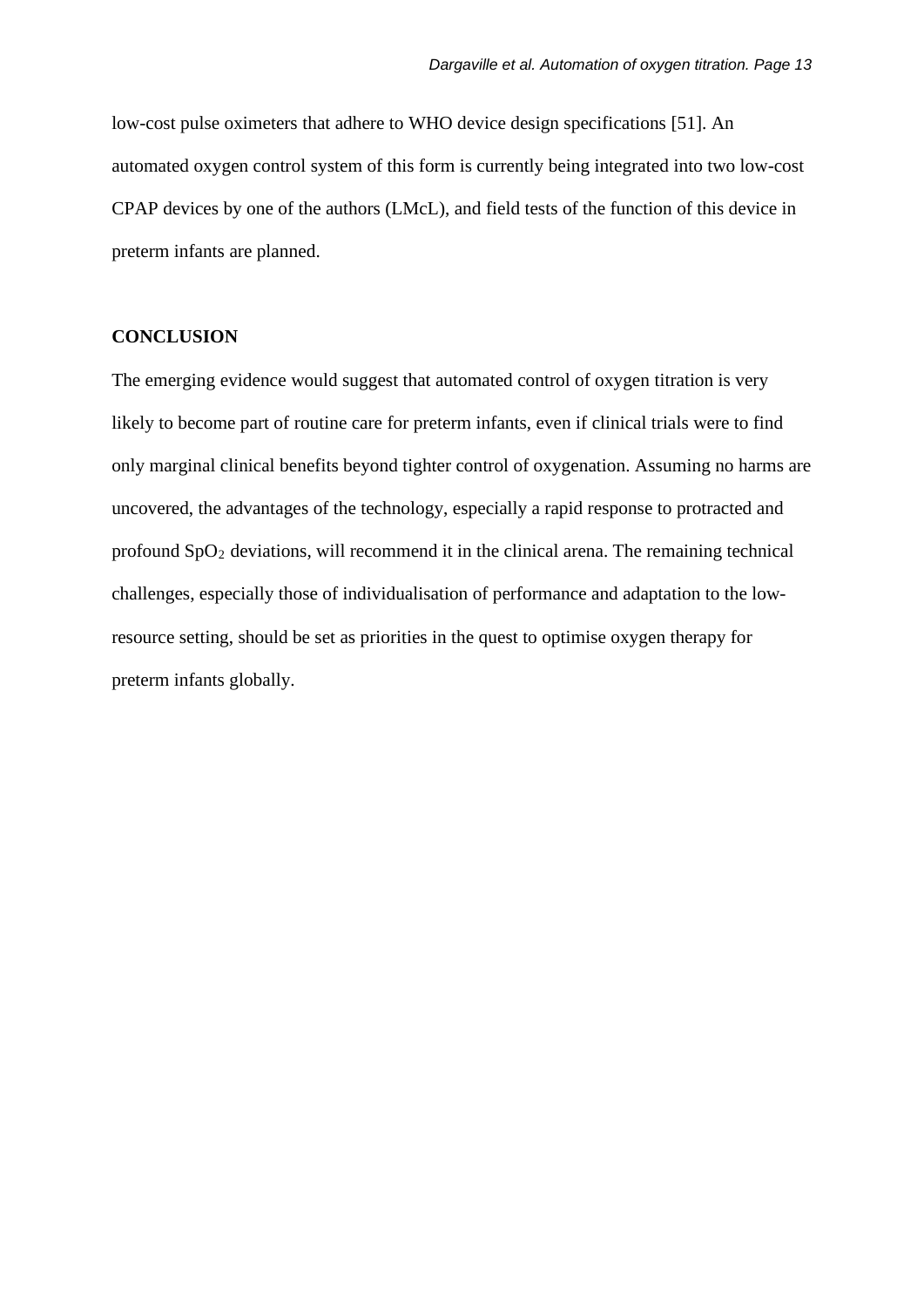#### **ACKNOWLEDGEMENTS:**

# **Conflict of interest:**

The University of Tasmania and Royal Hobart Hospital have jointly lodged a provisional patent application concerning automated control of inspired oxygen concentration in the newborn infant, and have a licensing agreement with SLE Limited in relation to OxyGenie automated oxygen control software. No other competing interests are declared.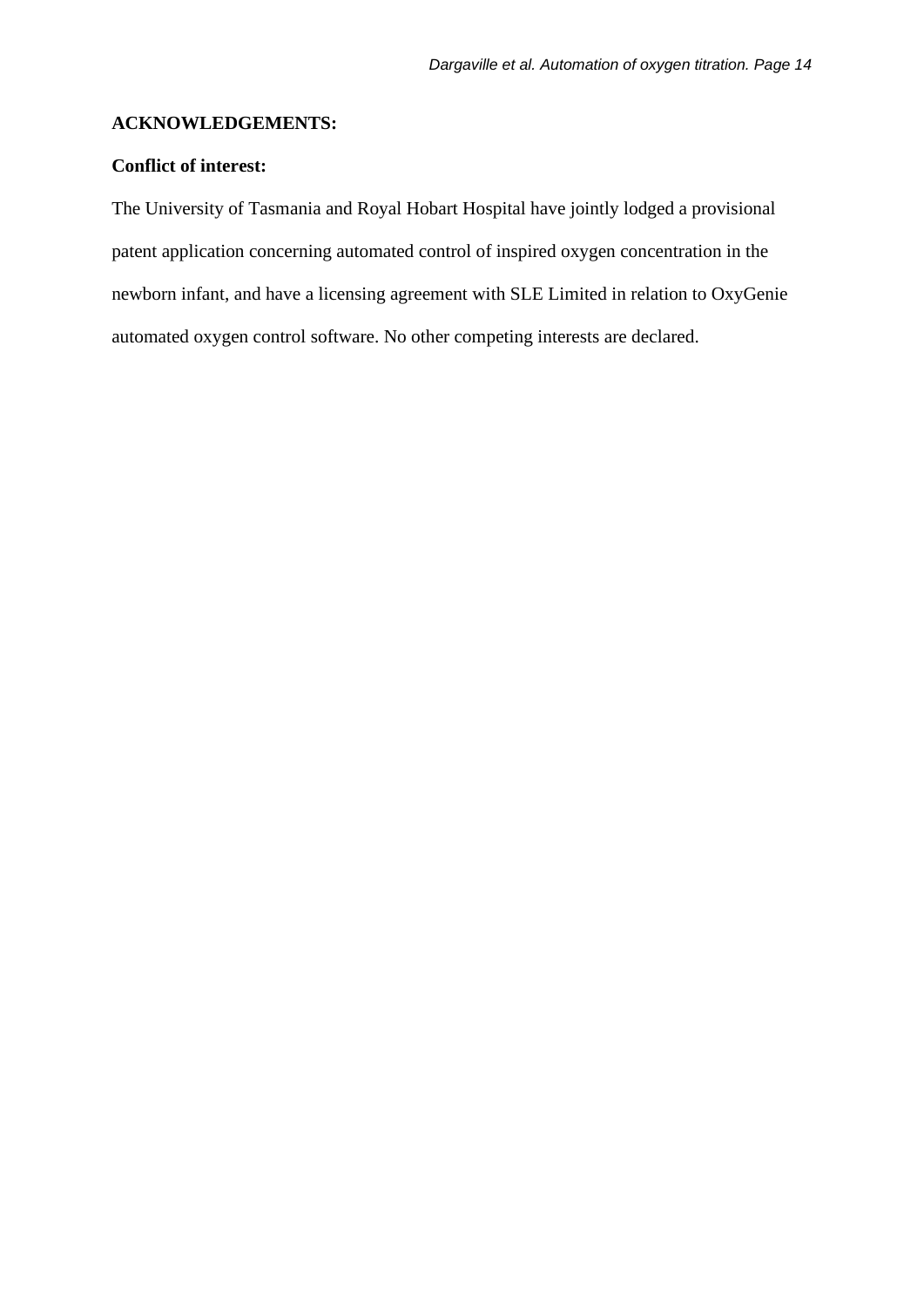# **REFERENCES**

- [1] M.E. Avery, Recent increase in mortality from hyaline membrane disease. J Pediatr 57 (1960) 553-559.
- [2] D.P. Bolton, K.W. Cross, Further observations on cost of preventing retrolental fibroplasia. Lancet 1 (1974) 445-448.
- [3] W.A. Silverman, A cautionary tale about supplemental oxygen: the albatross of neonatal medicine. Pediatrics 113 (2004) 394-396.
- [4] L.M. Askie, B.A. Darlow, N. Finer, B. Schmidt, B. Stenson, W. Tarnow-Mordi, P.G. Davis, W.A. Carlo, P. Brocklehurst, L.C. Davies, A. Das, W. Rich, M.G. Gantz, R.S. Roberts, R.K. Whyte, L. Costantini, C. Poets, E. Asztalos, M. Battin, H.L. Halliday, N. Marlow, W. Tin, A. King, E. Juszczak, C.J. Morley, L.W. Doyle, V. Gebski, K.E. Hunter, R.J. Simes, Association between oxygen saturation targeting and death or disability in extremely preterm infants in the neonatal oxygenation prospective metaanalysis collaboration. JAMA 319 (2018) 2190-2201.
- [5] J.J. Cummings, R.A. Polin, Oxygen targeting in extremely low birth weight infants. Pediatrics 138 (2016) e20161576.
- [6] D.G. Sweet, V. Carnielli, G. Greisen, M. Hallman, E. Ozek, P.A. Te, R. Plavka, C.C. Roehr, O.D. Saugstad, U. Simeoni, C.P. Speer, M. Vento, G.H.A. Visser, H.L. Halliday, European Consensus Guidelines on the Management of Respiratory Distress Syndrome - 2019 Update. Neonatology 115 (2019) 432-450.
- [7] J.I. Hagadorn, A.M. Furey, T.H. Nghiem, C.H. Schmid, D.L. Phelps, D.A. Pillers, C.H. Cole, Achieved versus intended pulse oximeter saturation in infants born less than 28 weeks' gestation: the AVIOx study. Pediatrics 118 (2006) 1574-1582.
- [8] D.W. Sink, S.A. Hope, J.I. Hagadorn, Nurse:patient ratio and achievement of oxygen saturation goals in premature infants. Arch.Dis.Child Fetal Neonatal Ed 96 (2011) F93- F98.
- [9] K. Lim, K.I. Wheeler, T.J. Gale, H.D. Jackson, J.F. Kihlstrand, C. Sand, J.A. Dawson, P.A. Dargaville, Oxygen saturation targeting in preterm infants receiving continuous positive airway pressure. J Pediatr 164 (2014) 730-736.
- [10] H.M. Kirschbaum. Method and apparatus for controlling the oxygen content of the blood of living animals. (1947) U.S. Patent No. 2,414,747 U.S. Patent and Trademark Office.
- [11] I.R. Beddis, P. Collins, N.M. Levy, S. Godfrey, M. Silverman, New technique for servo-control of arterial oxygen tension in preterm infants. Arch.Dis.Child 54 (1979) 278-280.
- [12] N. Claure, T. Gerhardt, R. Everett, G. Musante, C. Herrera, E. Bancalari, Closed-loop controlled inspired oxygen concentration for mechanically ventilated very low birth weight infants with frequent episodes of hypoxemia. Pediatrics 107 (2001) 1120-1124.
- [13] M.S. Urschitz, W. Horn, A. Seyfang, A. Hallenberger, T. Herberts, S. Miksch, C. Popow, I. Muller-Hansen, C.F. Poets, Automatic control of the inspired oxygen fraction in preterm infants: a randomized crossover trial. Am.J.Respir.Crit Care Med. 170 (2004) 1095-1100.
- [14] M.C. Hutten, T.G. Goos, D. Ophelders, M. Nikiforou, E. Kuypers, M. Willems, H.J. Niemarkt, J. Dankelman, P. Andriessen, T. Mohns, I.K. Reiss, B.W. Kramer, Fully automated predictive intelligent control of oxygenation (PRICO) in resuscitation and ventilation of preterm lambs. Pediatr.Res. 78 (2015) 657-663.
- [15] P.A. Dargaville, F.O. Sadeghi, G.K. Plottier, K. Lim, K.I. Wheeler, R. Jayakar, T.J. Gale, Development and preclinical testing of an adaptive algorithm for automated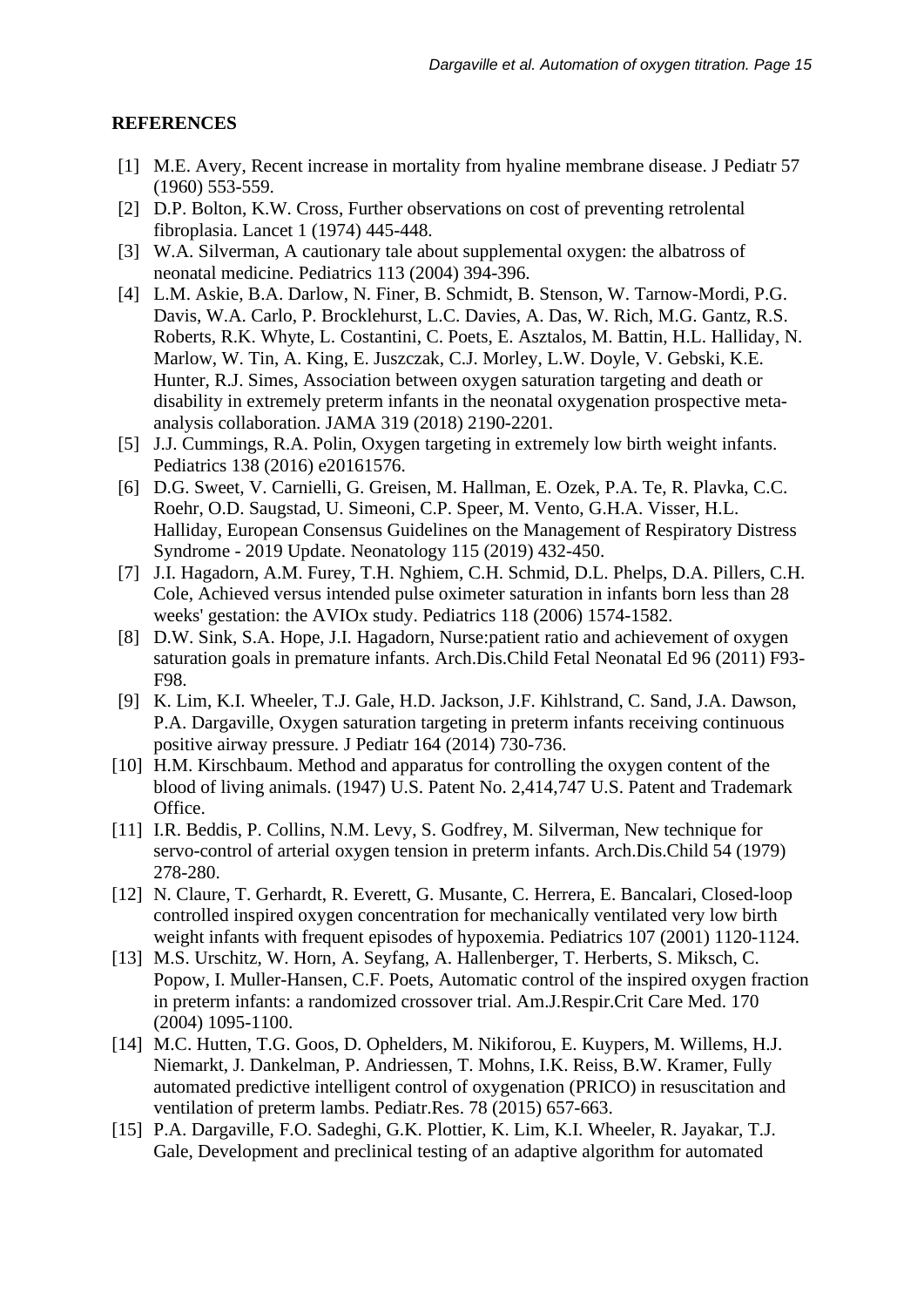control of inspired oxygen in the preterm infant. Arch.Dis.Child Fetal Neonatal Ed 102 (2017) F31-F36.

- [16] M. Gajdos, M. Waitz, M.R. Mendler, W. Braun, H. Hummler, Effects of a new device for automated closed loop control of inspired oxygen concentration on fluctuations of arterial and different regional organ tissue oxygen saturations in preterm infants. Arch.Dis.Child Fetal Neonatal Ed 104 (2018) F360-F365.
- [17] P.R. Reynolds, T.L. Miller, L.I. Volakis, N. Holland, G.C. Dungan, C.C. Roehr, K. Ives, Randomised cross-over study of automated oxygen control for preterm infants receiving nasal high flow. Arch.Dis.Child Fetal Neonatal Ed 104 (2019) F366-F377.
- [18] Sadeghi Fathabadi O, T.J. Gale, J.C. Olivier, P.A. Dargaville, Automated control of inspired oxygen for preterm infants: what we have and what we need. Biomed Sig Proc Control 28 (2016) 9-18.
- [19] H.H. Salverda, S.J.E. Cramer, R.S.G.M. Witlox, P.A. Dargaville, A.B. Te Pas, Automated oxygen control in preterm infants, how does it work and what to expect: a narrative review. Arch.Dis.Child Fetal Neonatal Ed 106 (2021) F215-F221.
- [20] S. Sturrock, E. Williams, T. Dassios, A. Greenough, Closed loop automated oxygen control in neonates-A review. Acta Paediatr. 109 (2020) 914-922.
- [21] N. Claure, E. Bancalari, Targeting Arterial Oxygen Saturation by Closed-Loop Control of Inspired Oxygen in Preterm Infants. Clin.Perinatol. 46 (2019) 567-577.
- [22] S. Mitra, D. McMillan, Automated control of fraction of inspired oxygen: is it time for widespread adoption? Curr.Opin.Pediatr 33 (2021) 209-216.
- [23] N. Claure, E. Bancalari, C. D'Ugard, L. Nelin, M. Stein, R. Ramanathan, R. Hernandez, S.M. Donn, M. Becker, T. Bachman, Multicenter crossover study of automated control of inspired oxygen in ventilated preterm infants. Pediatrics 127 (2011) e76-e83.
- [24] M. Lal, W. Tin, S. Sinha, Automated control of inspired oxygen in ventilated preterm infants: crossover physiological study. Acta Paediatr. 104 (2015) 1084-1089.
- [25] S. Sturrock, H. Ambulkar, E.E. Williams, S. Sweeney, N.F. Bednarczuk, T. Dassios, A. Greenough, A randomised crossover trial of closed loop automated oxygen control in preterm, ventilated infants. Acta Paediatr. 110 (2020) 833-837.
- [26] G.K. Plottier, K.I. Wheeler, S.K. Ali, O.S. Fathabadi, R. Jayakar, T.J. Gale, P.A. Dargaville, Clinical evaluation of a novel adaptive algorithm for automated control of oxygen therapy in preterm infants on non-invasive respiratory support. Arch.Dis.Child Fetal Neonatal Ed 102 (2017) F37-F43.
- [27] P.A. Dargaville, A.P. Marshall, O.J. Ladlow, C. Bannink, R. Jayakar, C. Eastwood-Sutherland, K. Lim, S.K. Ali, T.J. Gale, Automated control of oxygen titration in preterm infants on non-invasive respiratory support. Arch.Dis.Child Fetal Neonatal Ed (2021) DOI: 10.1136/archdischild-2020-321538.
- [28] K.P. Dijkman, T. Mohns, J.P. Dieleman, P.C. van, T.G. Goos, I.K. Reiss, P. Andriessen, H.J. Niemarkt, Predictive intelligent control of oxygenation (PRICO) in preterm infants on high flow nasal cannula support: a randomised cross-over study. Arch.Dis.Child Fetal Neonatal Ed (2021) DOI: 10.1136/archdischild-2020-320728.
- [29] A. Hallenberger, C.F. Poets, W. Horn, A. Seyfang, M.S. Urschitz, Closed-loop automatic oxygen control (CLAC) in preterm infants: a randomized controlled trial. Pediatrics 133 (2014) e379-e385.
- [30] A.H. van Kaam, H.D. Hummler, M. Wilinska, J. Swietlinski, M.K. Lal, A.B. Te Pas, G. Lista, S. Gupta, C.A. Fajardo, W. Onland, M. Waitz, M. Warakomska, F. Cavigioli, E. Bancalari, N. Claure, T.E. Bachman, Automated versus manual oxygen control with different saturation targets and modes of respiratory support in preterm infants. J.Pediatr. 167 (2015) 545-550.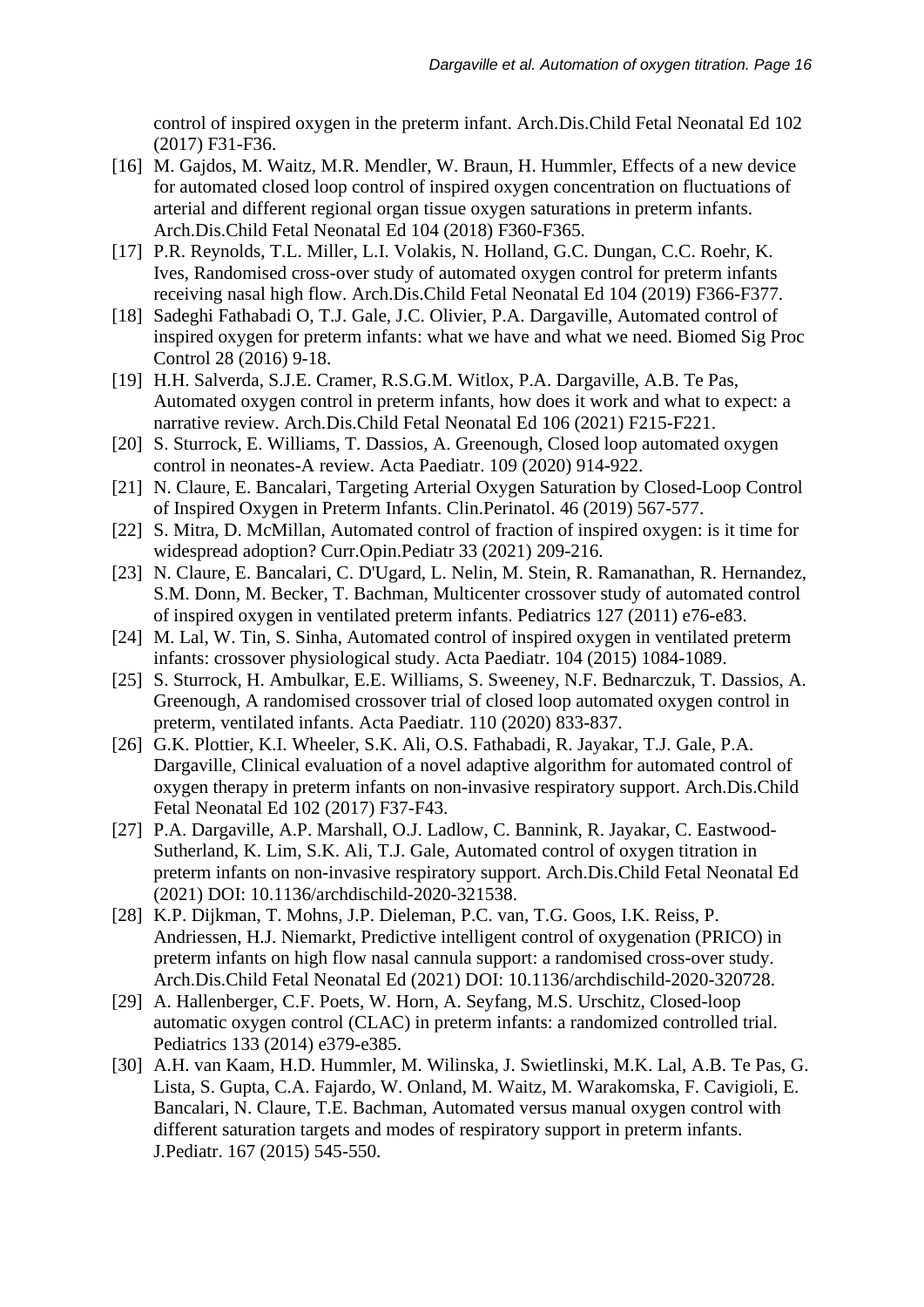- [31] M. Waitz, M.B. Schmid, H. Fuchs, M.R. Mendler, J. Dreyhaupt, H.D. Hummler, Effects of automated adjustment of the inspired oxygen on fluctuations of arterial and regional cerebral tissue oxygenation in preterm infants with frequent desaturations. J.Pediatr. 166 (2015) 240-244.
- [32] H.A. van Zanten, K.L.A.M. Kuypers, B.J. Stenson, T.E. Bachman, S.C. Pauws, A.B. Te Pas, The effect of implementing an automated oxygen control on oxygen saturation in preterm infants. Arch.Dis.Child Fetal Neonatal Ed 102 (2017) F395-F399.
- [33] C.E. Schwarz, A. Kidszun, N.S. Bieder, A.R. Franz, J. Konig, E. Mildenberger, C.F. Poets, A. Seyfang, M.S. Urschitz, Is faster better? A randomised crossover study comparing algorithms for closed-loop automatic oxygen control. Arch.Dis.Child Fetal Neonatal Ed 105 (2020) 369-374.
- [34] H.H. Salverda, S.J.E. Cramer, R.S.G.M. Witlox, T.J. Gale, P.A. Dargaville, S.C. Pauws, A.B. Te Pas, Comparison of two devices for automated oxygen control in preterm infants: a randomised crossover trial. Arch.Dis.Child Fetal Neonatal Ed (2021) DOI: 10.1136/archdischild-2020-321387.
- [35] H.H. Salverda, N.J. Oldenburger, M. Rijken, S.C. Pauws, P.A. Dargaville, A.B. Te Pas, The effect of automated oxygen control on clinical outcomes in preterm infants: a preand post-implementation cohort study. Eur.J Pediatr 180 (2021) 2107-2113.
- [36] C.A. Maiwald, H.J. Niemarkt, C.F. Poets, M.S. Urschitz, J. Konig, H. Hummler, D. Bassler, C. Engel, A.R. Franz, Effects of closed-loop automatic control of the inspiratory fraction of oxygen (FiO2-C) on outcome of extremely preterm infants study protocol of a randomized controlled parallel group multicenter trial for safety and efficacy. BMC.Pediatr 19 (2019) 363.
- [37] D.G. Tingay, J. John, E.R. Harcourt, D. Black, P.A. Dargaville, J.F. Mills, P.G. Davis, Are all oscillators created equal? In vitro performance characteristics of eight highfrequency oscillatory ventilators. Neonatology 108 (2015) 220-228.
- [38] Sadeghi Fathabadi O, T.J. Gale, K. Lim, B.P. Salmon, J.A. Dawson, K.I. Wheeler, J.C. Olivier, P.A. Dargaville, Characterisation of the oxygenation response to inspired oxygen adjustments in preterm infants. Neonatology 109 (2016) 37-43.
- [39] E. Morozoff, J.A. Smyth, M. Saif, Applying computer models to realize closed-loop neonatal oxygen therapy. Anesth.Analg. 124 (2017) 95-103.
- [40] V.K. Bhutani, J.C. Taube, M.J. Antunes, M. Delivoria-Papadopoulos, Adaptive control of inspired oxygen delivery to the neonate. Pediatr.Pulmonol. 14 (1992) 110-117.
- [41] D.J. Sapsford, J.G. Jones, The PIO2 vs. SpO2 diagram: a non-invasive measure of pulmonary oxygen exchange. Eur.J.Anaesthesiol. 12 (1995) 375-386.
- [42] L. Liu, S. Oza, D. Hogan, Y. Chu, J. Perin, J. Zhu, J.E. Lawn, S. Cousens, C. Mathers, R.E. Black, Global, regional, and national causes of under-5 mortality in 2000-15: an updated systematic analysis with implications for the Sustainable Development Goals. Lancet 388 (2016) 3027-3035.
- [43] L. Hug, M. Alexander, D. You, L. Alkema, National, regional, and global levels and trends in neonatal mortality between 1990 and 2017, with scenario-based projections to 2030: a systematic analysis. Lancet Glob.Health 7 (2019) e710-e720.
- [44] S.K. Herrod, A. Stevenson, Y.E. Vaucher, S.R. Lambert, S.J. Isenberg, V.L. Yap, V.C. Ezeaka, W.A. Carlo, Oxygen management among infants in neonatal units in sub-Saharan Africa: a cross-sectional survey. J Perinatol.(2021) DOI: 10.1038/s41372-021- 01040-7.
- [45] D. Gathara, G. Serem, G.A.V. Murphy, A. Obengo, E. Tallam, D. Jackson, S. Brownie, M. English, Missed nursing care in newborn units: a cross-sectional direct observational study. BMJ Qual.Saf 29 (2020) 19-30.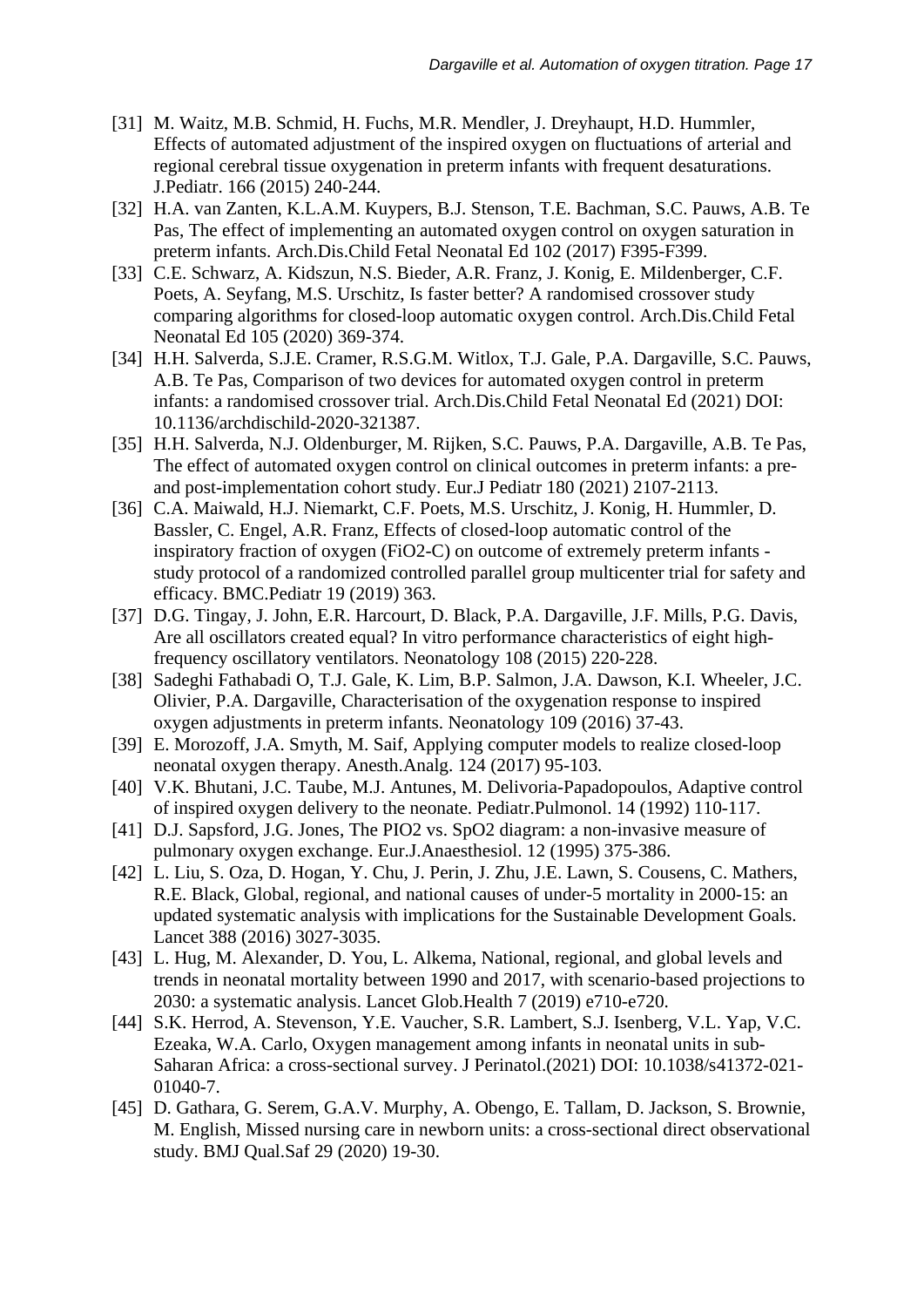- [46] P.J.B. Walker, A.A. Bakare, A.I. Ayede, R.O. Oluwafemi, O.A. Olubosede, I.V. Olafimihan, K. Tan, T. Duke, A.G. Falade, H. Graham, Using intermittent pulse oximetry to guide neonatal oxygen therapy in a low-resource context. Arch.Dis.Child Fetal Neonatal Ed 105 (2020) F316-F321.
- [47] C. Gilbert, Retinopathy of prematurity: a global perspective of the epidemics, population of babies at risk and implications for control. Early Hum.Dev. 84 (2008) 77- 82.
- [48] T. Bowe, L. Nyamai, D. Ademola-Popoola, A. Amphornphruet, R. Anzures, L.A. Cernichiaro-Espinosa, R. Duke, F. Duran, M.A. Martinez-Castellanos, P.K. Multani, C.E. Nitulescu, T.R. Padhi, B. Tipsuriyaporn, R.V.P. Chan, J.P. Campbell, Y. Yonekawa, The current state of retinopathy of prematurity in India, Kenya, Mexico, Nigeria, Philippines, Romania, Thailand, and Venezuela. Digit.J Ophthalmol. 25 (2019) 49-58.
- [49] J. Brown, H. Machen, K. Kawaza, Z. Mwanza, S. Iniguez, H. Lang, A. Gest, N. Kennedy, R. Miros, R. Richards-Kortum, E. Molyneux, M. Oden, A high-value, lowcost bubble continuous positive airway pressure system for low-resource settings: technical assessment and initial case reports. PLoS.One. 8 (2013) e53622.
- [50] C.E. Schwarz, G. Lightbody, I. Muller-Hansen, J. Arand, C.F. Poets, A.R. Franz, In vitro evaluation of delays in the adjustment of the fraction of inspired oxygen during CPAP: effect of flow and volume. Arch.Dis.Child Fetal Neonatal Ed (2020) DOI: 10.1136/archdischild-2020-319058.
- [51] K.R. Maynard, L. Causey, K. Kawaza, Q. Dube, N. Lufesi, O.Z. Maria, R.R. Richards-Kortum, E.M. Molyneux, New technologies for essential newborn care in underresourced areas: what is needed and how to deliver it. Paediatr.Int.Child Health 35 (2015) 192-205.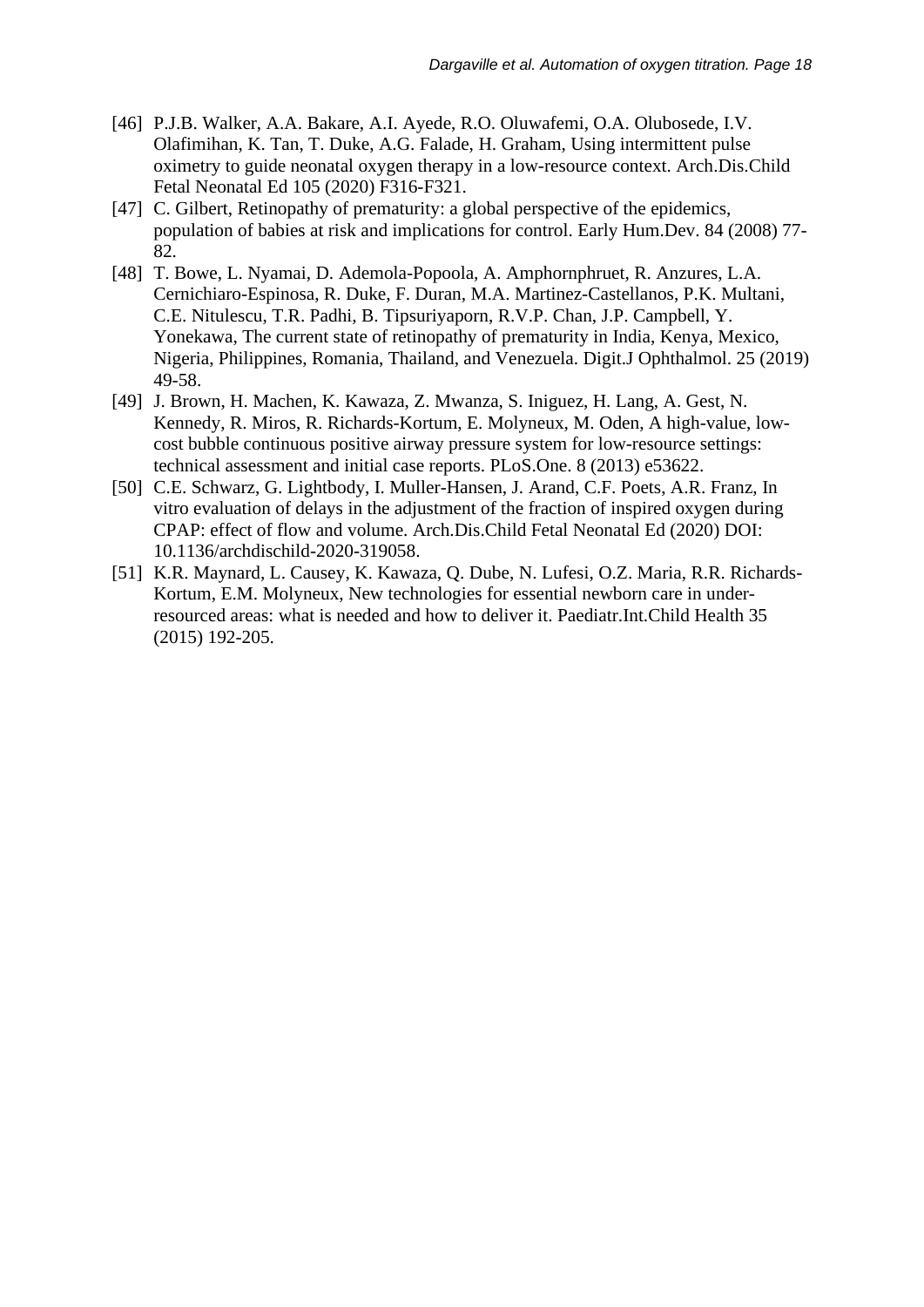| <b>Algorithm name</b><br>[reference] | <b>Algorithm type</b>                            | <b>Respiratory support device</b>                                         |
|--------------------------------------|--------------------------------------------------|---------------------------------------------------------------------------|
| ClIO <sub>2</sub> [12]               | Hybrid rule-based and<br>proportional derivative | Avea ventilator (Vyaire Medical,<br>Chicago, USA)                         |
| <b>CLAC</b> [13]                     | Rule-based                                       | Leoni ventilator (Löwenstein<br>Medical SE & Co. KG, Bad Ems,<br>Germany) |
| <b>PRICO</b> [14]                    | Rule-based                                       | Fabian ventilator (Vyaire Medical,<br>Chicago, USA)                       |
| OxyGenie [15]                        | Proportional-integral-derivative                 | SLE6000 ventilator (SLE Limited,<br>South Croydon, UK)                    |
| SPOC [16]                            | Proportional-integral-derivative                 | Stephan ventilators (Fritz<br>Stephan GMBH, Gackenbach,<br>Germany)       |
| IntellO <sub>2</sub> [17]            | Proportional-integral-derivative                 | Vapotherm nasal high flow<br>device (Vapotherm, Exeter, USA)              |

# **TABLES**

**Table 1 Contemporary oxygen control algorithms embedded in commercially-available respiratory support devices**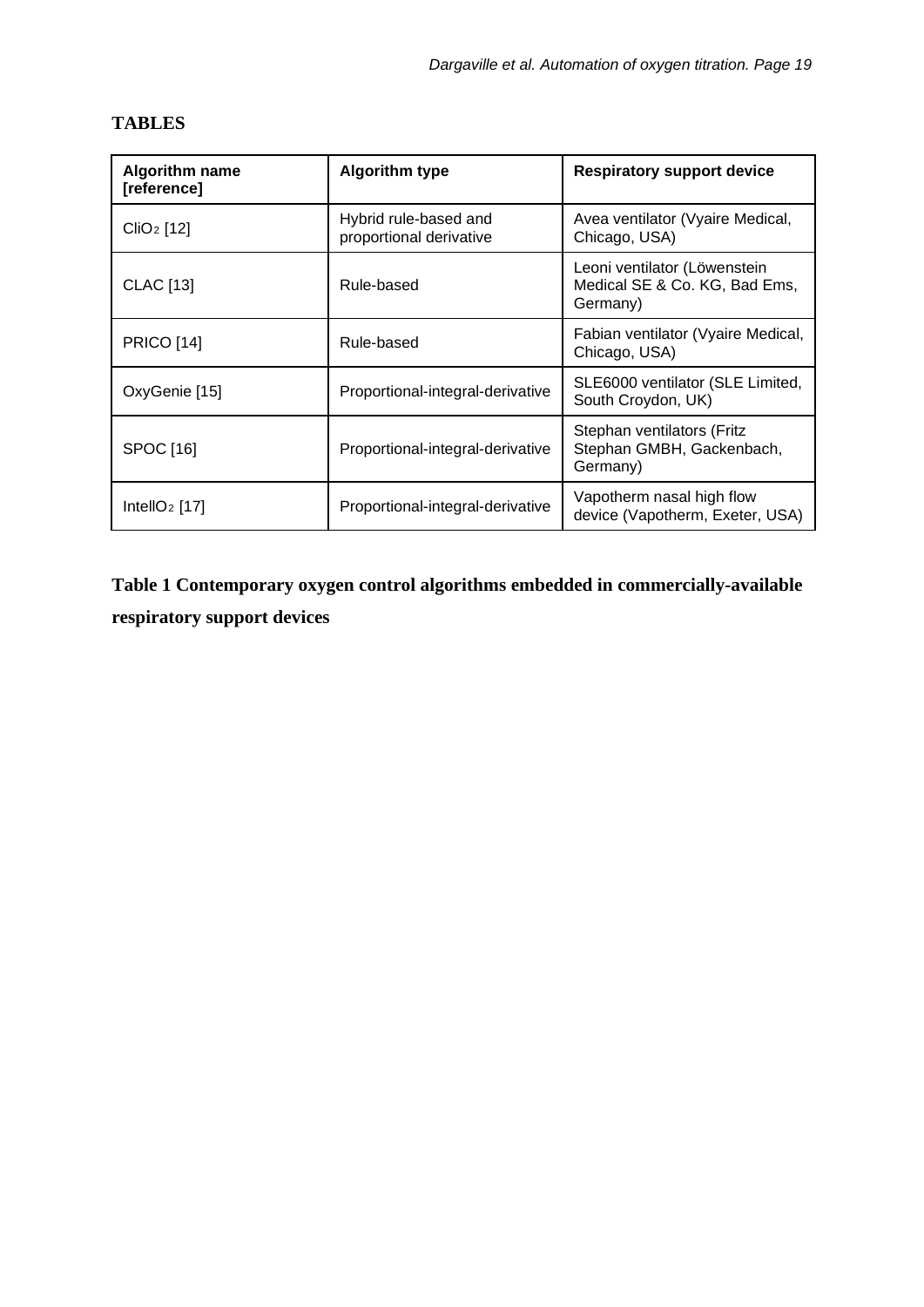



# **Figure 1. Contemporary crossover studies comparing automated oxygen control with manual control in preterm infants**

See text and Table 1 for further details of the crossover studies and oxygen control algorithms. M: manual oxygen control; A: automated oxygen control.